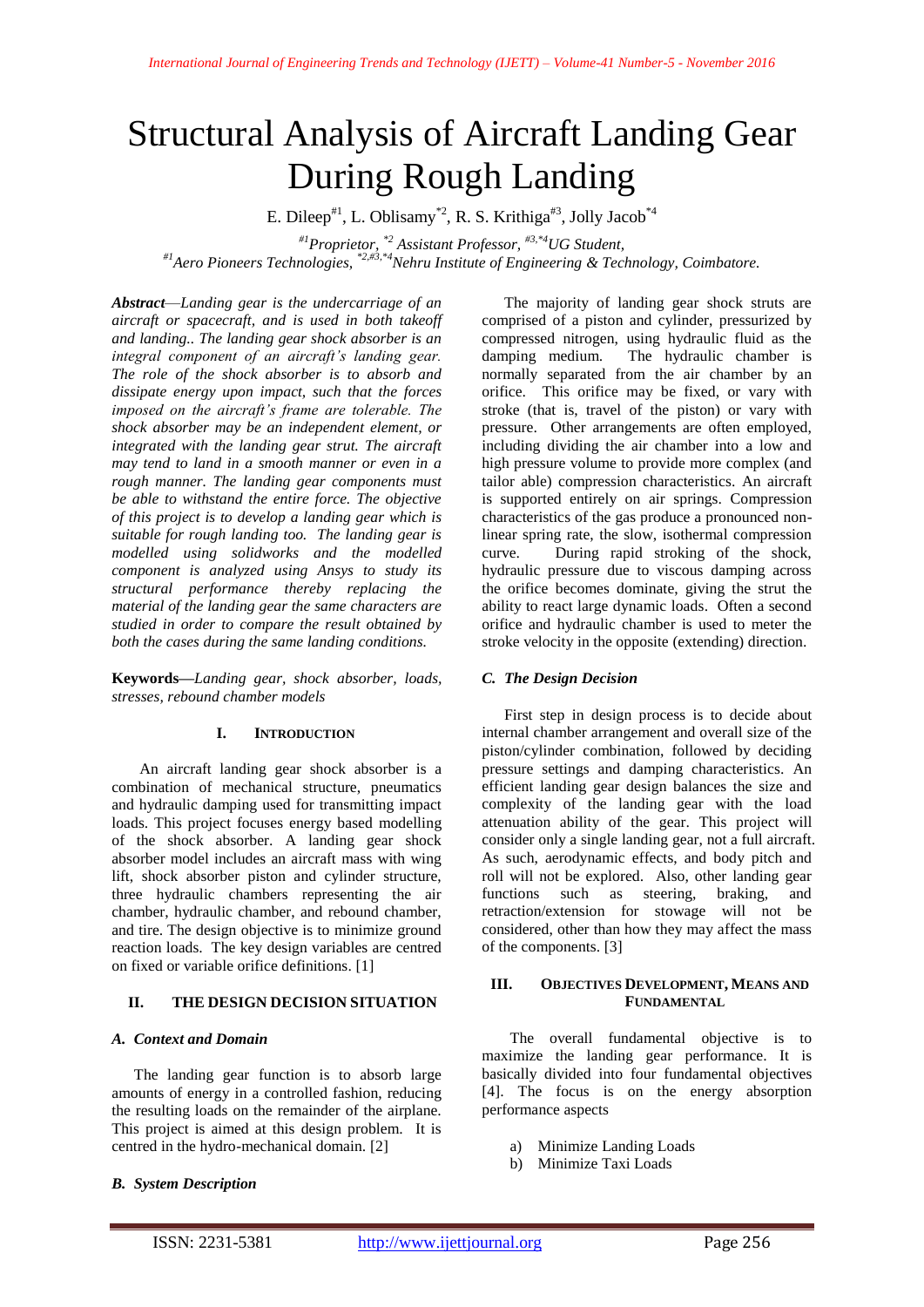- c) Minimize Shock Absorber Volume, L x  $\pi D^2/4$
- d) Maximize Composite Reliability and Maintainability.

## **IV. SIMULATION SCENARIO**

#### **A.** *Model Requirements*

- 1) "Fixed inputs" are those I intend to code into the model to represent physical features, but do not intend to explore for design [5]. These include:
	- i) Tire characteristics (stiffness, stroke length)
	- ii) Fluid characteristics (hydraulic oil)
- 2) "Design variables" are parameters (varied in comparative analysis). These :
	- i) Stroke length, S, cm
	- ii) Piston diameter, D, cm
	- iii) Shock pressure, P, kPa
	- iv) Shock volume, further divided into air volume,  $V_a$ , and fluid volume,  $V_f$ , cm\*3
	- v) Orifice characteristics, (units tbd)
- 3) "Variation variables" will be used to explore randomness or uncertainty in the model:
	- i) Friction (piston to cylinder)
	- ii) Gas compression characteristics (real gas or ideal gas).
- 4) "Usage variables" are parameters (varied to exercise the model in realistic usage scenarios). These will include:
	- i) Aircraft mass: Only a proportional amount of mass will be applied to the model
	- ii) Aircraft forward speed, m/sec
	- iii) Vertical speed (landing cases only), m/sec
	- iv) Bump profile (height as a function of distance).

#### **B.** *Assumptions and Simplifications*

- 1) Model rigid structure for the piston and cylinder, neglecting bending and expansion under load
- 2) Will model a single strut with 1-D motion
- 3) Neglect gas-fluid mixing
- 4) Assume constant fluid properties
- 5) Neglect high frequency dynamic behaviour.

## **C.** *Critical Evaluation*

Certainly the basic structure of the physical phenomena of translating kinetic energy into stored energy and dissipated energy seems perfect for an energy-based modelling approach for HW #2. The uncertainty lies in not yet knowing what components and features in Dimple will support such a model [6]. The project concern is about modelling a pressure across an orifice.

While a fixed orifice is probably already available, to make the problem interesting and more

realistic a means to model a variable orifice will have to be found or constructed [7]. The others fallout as required to make the system work.

If that proves to be too cumbersome, a fallback may be to specify more, perhaps making the strut size (stroke length and piston diameter) "givens" within which the rest of the study could proceed. That would also negate one of my measures of effectiveness (volume).

## **V. EXTERNAL MODELS**

#### *A. Aircraft Model*

The aircraft model needed to be more than a simple mass in order to represent the transition from flying to being on the ground. [8] This was implemented by prescribing a wing lift decay function that gradually ramps the "weight" of the mass from 0 up to 9.81\*Mass.

#### **B.** *Tire Model*

The tire can be adequately modelled as springdamper arrangement, but real tires are generally not linear springs. The project is done by approximating the tire as three parallel spring-dampers. The springs have different free lengths so they become active at different deflections.

#### **C.** *Bump Model*

The landing simulations simply use the "Fixed" model from the library as the ground, but to enforce travel across a bump, an active bump was required. Many different profiles could be modelled; Sine functions are superimposed on a constant ground (flat) profile.

#### **VI. INTERNAL LOADS**

#### **A. Shock Structure (Piston-Cylinder) Model**

In the Stribeck friction model available in the Dymola library the friction is between the sliding mass and the "housing" which seems to be the unmoving reference frame (Earth).It is an approximation to attach the sliding friction mass to the cylinder. While the cylinder is moving down it generates a resistive force. [10] This is appropriate if the cylinder is moving relative to the piston, as when compressing the shock, but not appropriate when the cylinder is simply moving relative to the earth, as in the time shortly before landing. More work could be done to make the Stribeck friction between the cylinder and piston instead of cylinder and earth.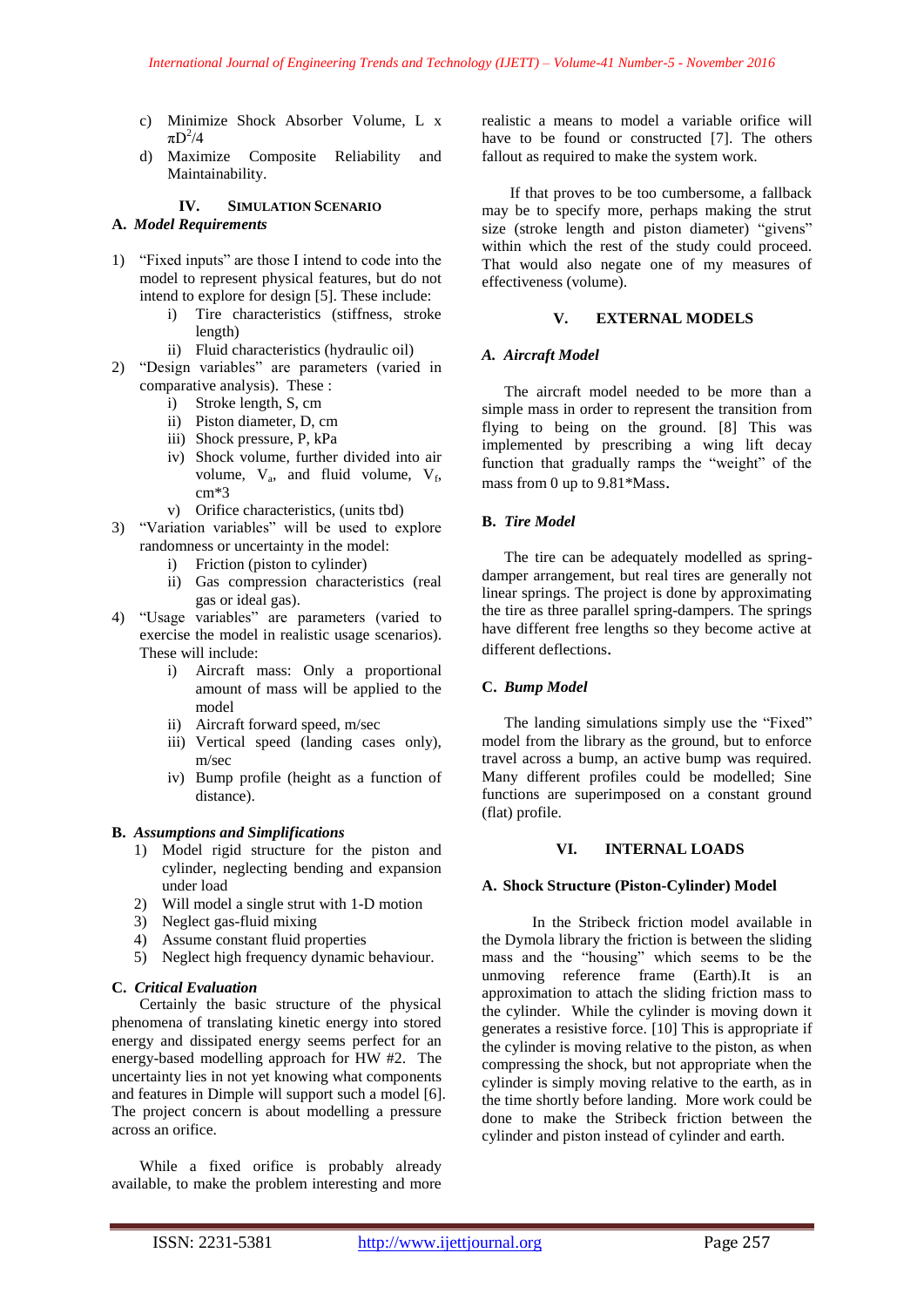#### **B.** *Air Chamber Model*

The air chamber is a simple combination of a hydraulic chamber (to incorporate the correct net piston area) and a pneumatic chamber set to the air pre-charge pressure and volume. [11] There is no restriction between them as they are in direct fluid contact with each other.

## *C. Hydraulic Chamber Model*

The hydraulic chamber model also utilizes a hydraulic chamber with the correct net piston area. [12] Flow into or out of this chamber must pass through metering orifice. A variable orifice is used in this model which allows it to be either a constant.

#### *D. Rebound Chamber Model*

The rebound chamber model is similar to the hydraulic chamber except that instead of a variable orifice, it uses two check valves. This allows different restriction into and out of the chamber. [13] This is necessary to avoid cavitations of the chamber on the strut compression stroke, but provide stiff restriction on the extension stroke. The rebound chambers usually have two distinct resistances, and could structure the model accordingly.

#### **VII. LANDING GEAR DESIGN**

The Landing Gear was modelled using Solidworks 2014 software with standard dimensions.

## **A.** *Modelling in Solidworks.*

All the required dimensions for the Landing Gear were derived from various literature surveys. By using that dimensions, the parts of Landing Gear was modelled in Solidworks.



Fig.1 Parts modelled using solidworks

After all individual part file creation, assembly of all parts is done to create a single component. The assembled model of the landing gear is shown in fig.2. The three view diagram and isometric diagram of the model is shown.



Fig.2 Assembled model of landing gear

## **VIII. NUMERICAL ANALYSIS**

## **A.** *FEA***:**

Finite Element Analysis (FEA) uses numerical methods and algorithms to solve and analyse problems that involve analysis of structures or objects using computers.

#### **B**. *Outline Finite Element Analysis Process*

The three basic elements are

- i) Pre-processor
- ii) Solver
- iii) Post-Processor

#### *C. Material Selection*

Materials selection for the Landing Gear is made using Ansys.. In general the landing gear is made of metal substrate which is a Titanium alloy Ti-6 Al – 4V. The SAE 1035 steel and 7075-76 aluminium alloy is replaced to improve the structural behaviour of the Landing Gear assembly. [14] The properties of these materials are listed in below table.1

## **D.** *Geometry Creation*

In this process, geometry for the Landing Gear assembly is created. The Landing Gear and its components are modelled in SOLIDWORKS earlier which is a 3D model. The Landing Gear assembly has to be imported as an IGS file format to get a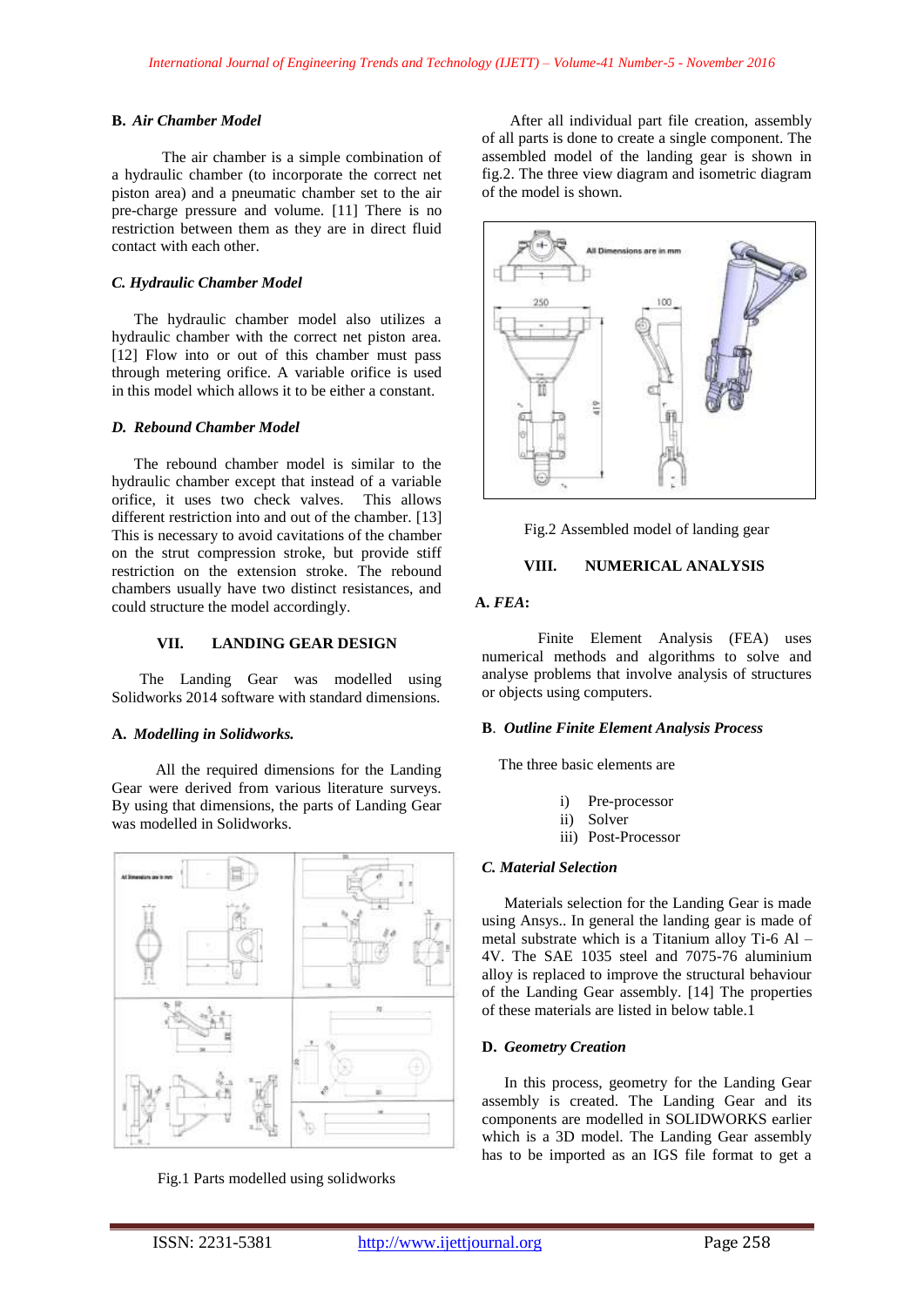proper structure. The imported Landing Gear assembly model is as shown in figure.3.

| <b>MATERIAL PROPERTY</b> |                   |                   |                            |  |  |  |
|--------------------------|-------------------|-------------------|----------------------------|--|--|--|
| <b>Property</b>          | $Ti-6Al-$         | SAE               | 7075-76                    |  |  |  |
|                          | 4V                | 1035              | Al alloy                   |  |  |  |
| Density                  | 7.87              | 4.43              | 2.81                       |  |  |  |
|                          | g/cm <sup>3</sup> | g/cm <sup>3</sup> | g/cm <sup>3</sup>          |  |  |  |
| Young's                  | 196 GPa           | 113.8             | 71.7 GPa                   |  |  |  |
| Modulus                  |                   | GPa               |                            |  |  |  |
| Coeff. of                |                   |                   |                            |  |  |  |
| Thermal                  | $11.9 \mu C^{-1}$ | $8.6 \mu C^{-1}$  | 23.6 $\mu$ C <sup>-1</sup> |  |  |  |
| Expansion                |                   |                   |                            |  |  |  |
| Reference                | $20^{\circ}$ C    | $20^{\circ}$ C    | $20^{\circ}$ C             |  |  |  |
| Temperature              |                   |                   |                            |  |  |  |
| Poisson's Ratio          | 0.29              | 0.342             | 0.33                       |  |  |  |
| Tensile Yield            | 550 MPa           | 880 MPa           | 503 MPa                    |  |  |  |
| Strength                 |                   |                   |                            |  |  |  |
| Tensile                  |                   |                   |                            |  |  |  |
| Ultimate                 | 620 MPa           | 950 MPa           | 572 MPa                    |  |  |  |
| Strength                 |                   |                   |                            |  |  |  |

**TABLE I**



Fig. 3 Piston assembly

## **E.** *Meshing*

Different meshing characteristics were used for the domain. In the simulations, the piston component surfaces were discretized with triangular mesh elements*.*

#### *G. Boundary Condition*

The problem is a structural analysis problem. The boundary condition for the problem is Force of 10 KN with the arm to be fixed.

## *H. Numerical Results*

The structural behaviour of the Landing Gear has been studied for the above mentioned boundary conditions. The results obtained by these are shown in below. The Table.II shows the structural behaviour of the Landing Gear assembly. From the table it's clear that the SAE 1035 Steel material holds a very good structural property. The stress

concentration over the SAE 1035 Steel is more than the Titanium alloy 6A1-4V and 7075-76 Aluminium alloy.

**TABLE II**

| <b>STRUCTURAL BEHAVIOUR</b> |                 |                               |                       |               |  |  |
|-----------------------------|-----------------|-------------------------------|-----------------------|---------------|--|--|
| Case                        | <b>Material</b> | <b>Deformatio</b><br>$n$ (mm) | <b>Stress</b><br>(MPa | <b>Strain</b> |  |  |
|                             | $Ti-6Al-$<br>4V | 1.7734                        | 232.0<br>3            | 0.002         |  |  |
| 2                           | 7075-76<br>Al   | 2.8162                        | 232.7                 | 0.003         |  |  |
| 3                           | <b>SAE 1035</b> | 1.0318                        | 235.0                 | 0.001         |  |  |

**TEAMA** 200 00 y ने ल

Fig. 4 Deformation for case-1



Fig. 5 Deformation for case-2

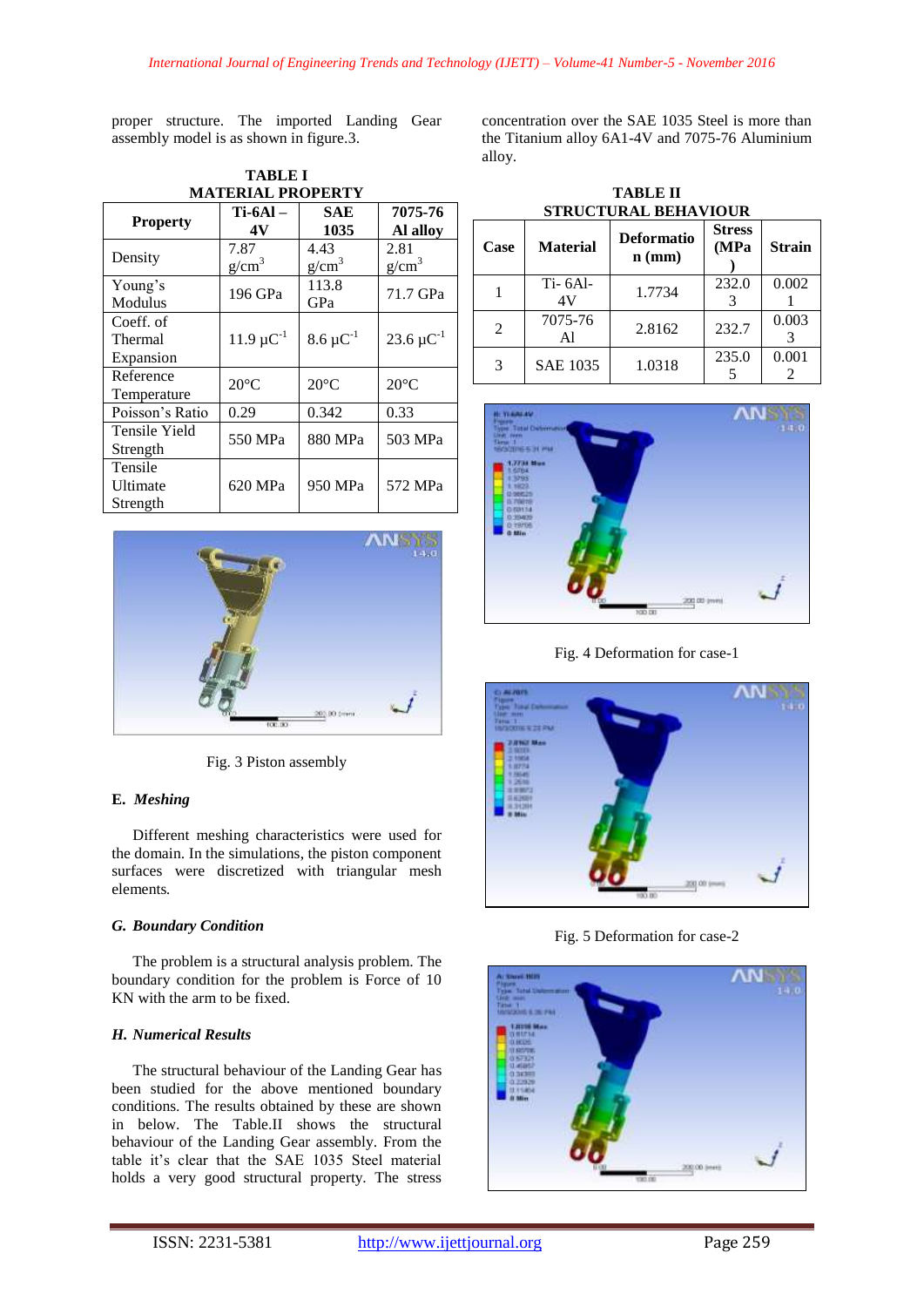Fig. 6 Deformation for case-3



Fig. 7 Stress for case-1



Fig . 8 Stress for case-2



Fig. 9 Stress for case-3

From figure 4,5 and 6 the values of deformation for three cases were observed. The deformation contour clearly shows that the deforamtion is high for the aluminium alloy when compared to other two materials. The SAE 1035 holds a less deformation even blow that of titanium. So interms of deformation the SAE 1035 holds a better performance than the other two materials. From figures 7,8 and 9 the value of stresses are determined. The stress concentarion over the SAE 1035 is higher than the other cases.

The SAE 1035 holds a higher yield value than the other materials. So the higher stress doesn't affect the SAE 1035, so interms of stress concentation over the model its recommended to us SAE 1035 material.

From figures 10,11 and 12 the value of strain are observed. Since the stress is directly proportional to strain the performance of the strain also will be better for the SAE 1035 material. So in terms of all structural paramters the SAE 1035 material holds a good performance.



Fig. 10 Strain for case -1



Fig. 11 Strain for case -2



Fig.12 Strain for case-3